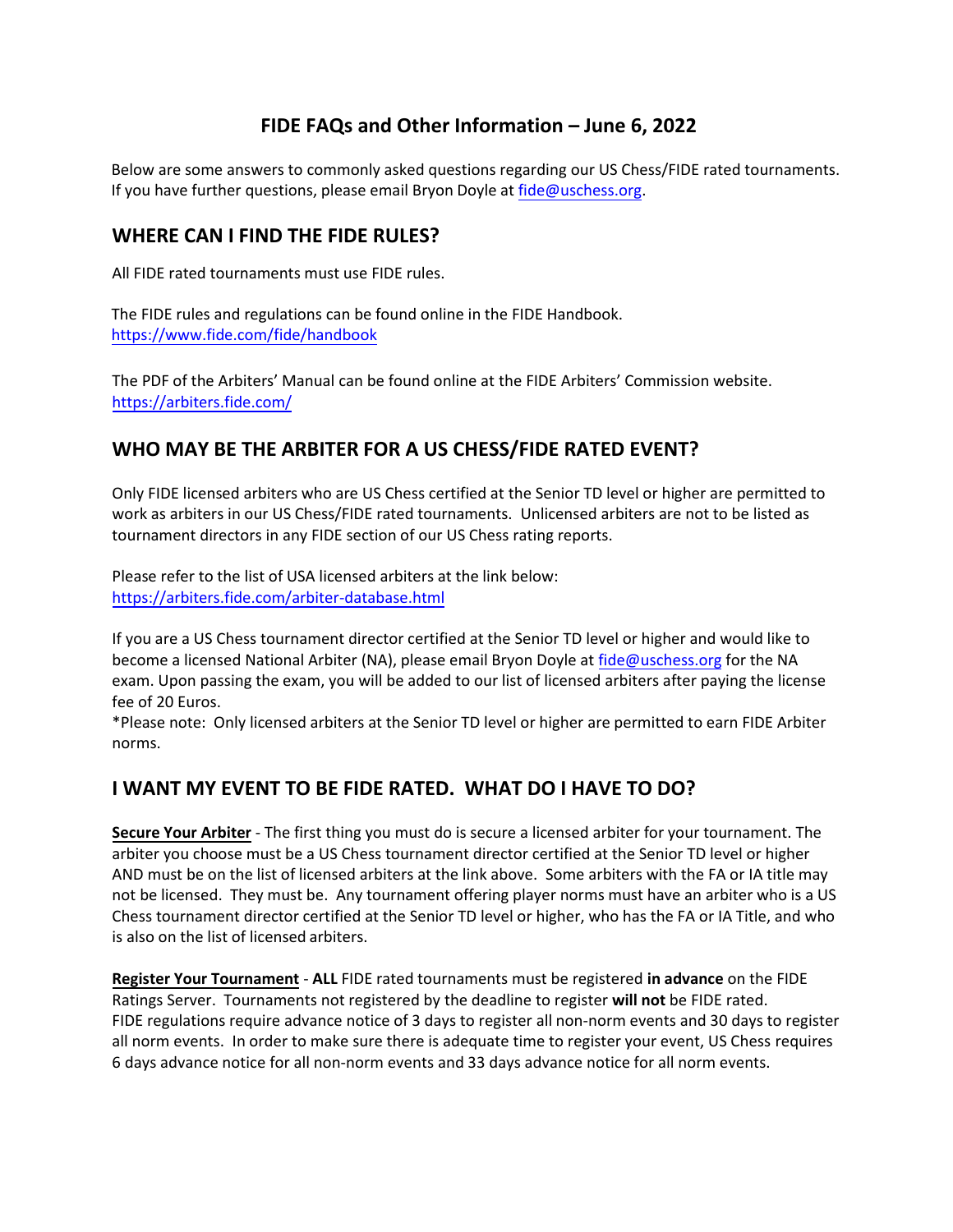# **WHAT TIME CONTROLS MAY BE USED?**

Please refer to the FIDE Handbook under FIDE Rating Regulations – Rate of Play.

**Any increment or time delay must be included when calculating total time**. This calculation is based on games that last 60 moves. See examples below:

1)  $G/90 + 30$  second increment = 120 minutes for game (60 moves X 30 seconds = 30 minutes) 2)  $G/115 d/5 = 120$  minutes for game (60 moves X 5 seconds = 5 minutes)

**There can be no more than 12 hours playing time in one day.** 

**Where a certain number of moves is specified in the first time-control,it must be 30 moves.** 

#### **Minimum time to complete all moves based on rating of player (calculated based on 60 moves)**

1) If there is at least one player in your FIDE rated tournament that has a FIDE rating of 2400 or higher, the minimum time is 120 minutes for game.

2) If there is at least one player in your FIDE rated tournament that has a FIDE rating of 1800 or higher, the minimum time is 90 minutes for game.

3) If all players in the tournament are rated below 1800, the minimum time is 60 minutes for game.

# **HOW DO I REGISTER MY TOURNAMENT WITH FIDE?**

The US Chess FIDE Events Manager uses the information provided in the TLA to register your FIDE rated tournament or alternately, an email with the necessary information may be sent directly to fide@uschess.org. Requests to register a FIDE event sent via email will be posted immediately to the FIDE rating server as long as all the needed information is provided. All USA tournaments to be FIDE rated can be found at the link below.

https://ratings.fide.com/rated\_tournaments.phtml?country=USA

Upon registration, the list above is updated immediately. If your tournament is not on the list of USA [events, it has not been registered. Please check to make sure all s](https://ratings.fide.com/rated_tournaments.phtml?country=USA)ections of your tournament have been registered BEFORE the deadline to register has passed. This is the responsibility of the tournament organizer.

If you have a TLA, every section, (including blitz and side events) to be FIDE rated must be listed as such in the TLA. FIDE rates each section of your tournament as a separate tournament. Sections cannot be combined for a FIDE rating report. For example, *FIDE Tournament Championship* and *FIDE Tournament –U2200* will be registered on the FIDE Ratings Server as two separate events.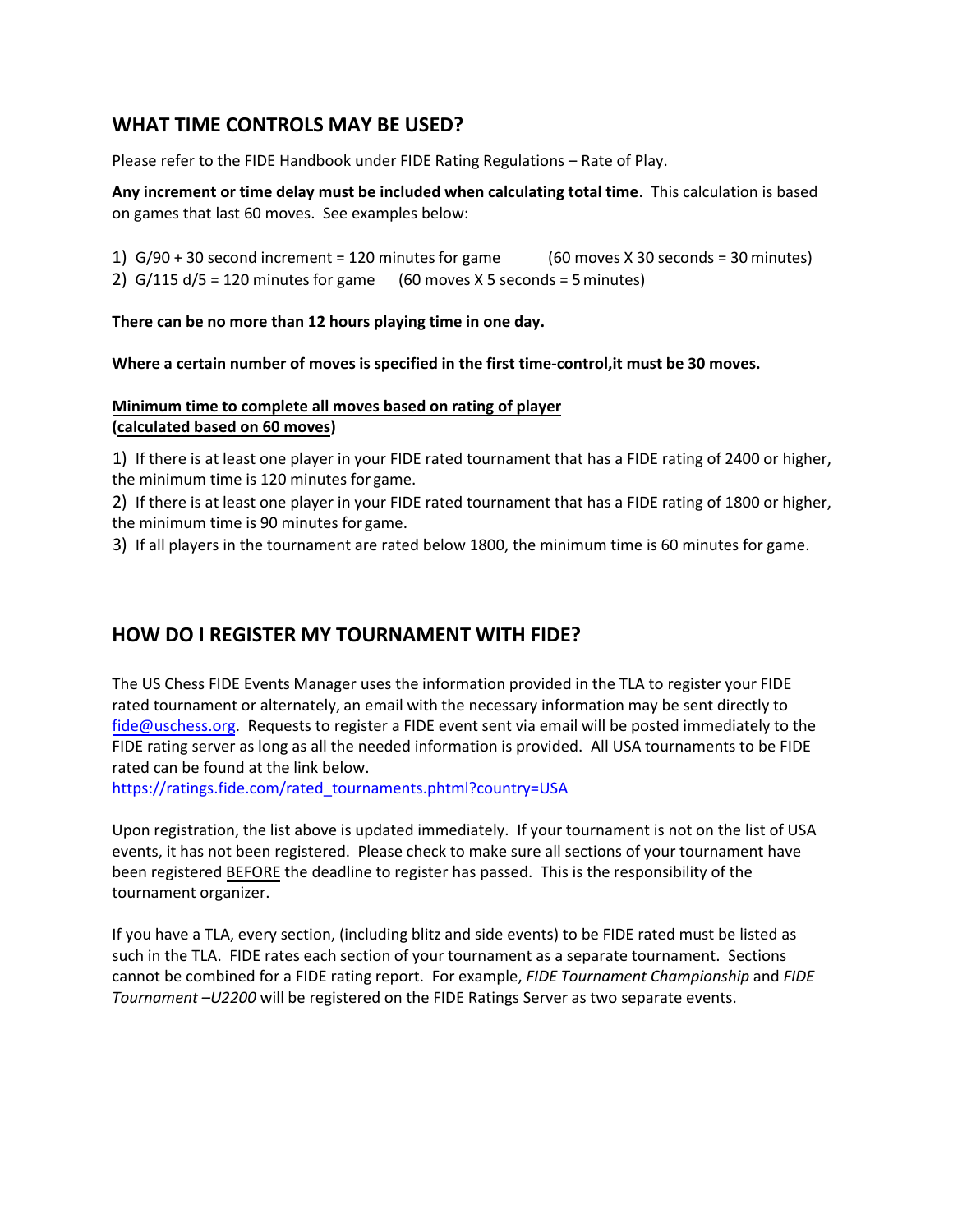#### **Information needed to register (each section of) a FIDE rated tournament:**

Name of tournament City and state Start and end dates Format (swiss system, round robin, double round robin, team, etc.) Number of rounds All time controls Playing schedule Expected number of players Chief Arbiter Chief Organizer

Please also specify if norms will be possible at your tournament. Many times the TLA does not list who the chief arbiter will be so that information needs to be sent in the email along with the information for the TLA. A tournament will not be registered until the chief arbiter is provided.

# **HOW DO I REPORT THE RESULTS TO FIDE?**

All tournament reports must be submitted to US Chess using a pairing program that is compatible with both FIDE requirements and the FIDE General Data Exchange Format (also known as the Krause format). If you have questions about your pairing program, contact the US Chess FIDE Events Manager at [fide@uschess.org.](mailto:fide@uschess.org)

After submitting your tournament to US Chess for rating, the tournament files and data for players needing new FIDE IDs must be submitted to the US Chess FIDE Events Manager who will create the report and submit it to FIDE.

**Tournament files** – Email all the tournament files from your pairing program to Bryon Doyle at [fide@uschess.org](mailto:fide@uschess.org) as soon as you have submitted the tournament to US Chess for rating. Prompt submission of your tournament files to the FIDE Events Manager ensures that the tournament will be submitted on time.

If your tournament has multiple schedules with games having time controls that are not FIDE ratable, please send the pre-merge SwissSys or PTO file along with the merged SwissSys or PTO file.

Example: *FIDE OPEN*: 5SS 3-day or 2-day schedule available. 3-day schedule: all rounds G/90 + 30 second increment; 2-day schedule: Round 1 G/60, d5 then merge with 3-day schedule.

Send both SwissSys files: 1) FIDE Open 2-day.S1C 2) FIDE Open Merged.S5C

**Player Data** - The player data within the tournament file should include Name, US Chess & FIDE ID number, US Chess & FIDE rating, FIDE title if any, and Federation if not USA. Any player needing a new FIDE ID may also have email address and birthday included, unless that information is collected in another way and sent along with the tournament file.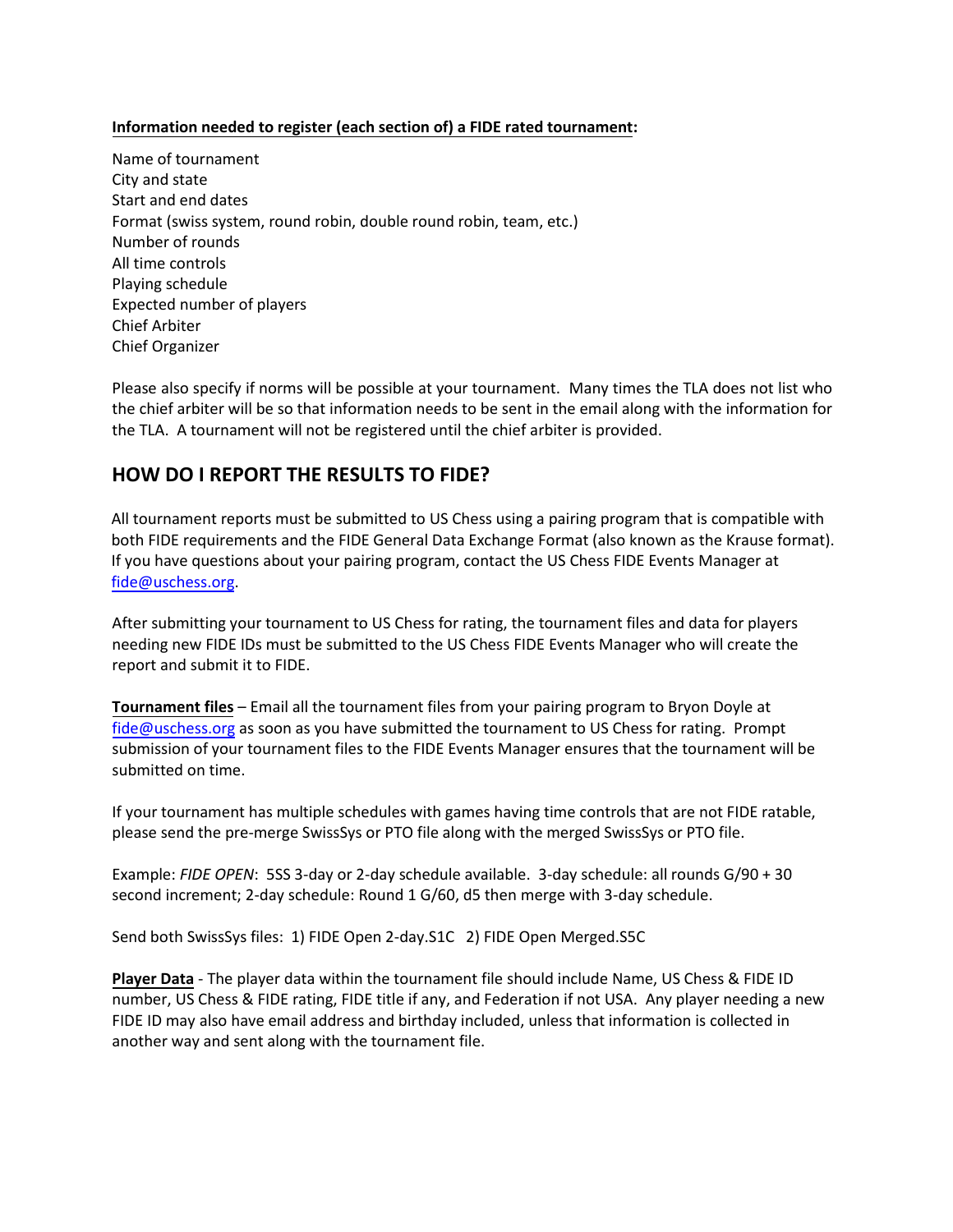**Players needing FIDE IDs** - All players who participate in a FIDE tournament must have a FIDE ID. The US Chess FIDE Events Manager may ONLY assign USA FIDE IDs. To receive a USA FIDE ID, the player must have U.S. citizenship, naturalization, or residency in the USA. Please refer to the FIDE Handbook, Section B.04 for regulations on registering and licensing of players.

Arbiters are encouraged to request FIDE IDs for players either before or during the tournament by emailing the information to [fide@uschess.org.](mailto:fide@uschess.org)

The chief arbiter is responsible for making sure that all players needing FIDE IDs can successfully be assigned one so that the tournament may be rated in a timely manner. The chief arbiter or organizer MUST collect the necessary information so that the US Chess Rating Officer is able to assign the FIDE ID. **Failure to collect necessary information may result in the tournament not being FIDE rated.** Arbiters may use the form available on the US Chess Website to collect information necessary to assign the FIDE ID, or the arbiter may collect the information some other way, such as entering the information into the SwissSys file.

1) **Players with U.S. citizenship, naturalization, or U.S. residency without FIDE ID** – Collect name, US Chess ID#, city of residence, email address, birthday, and confirm that the player agrees to be assigned the USA FIDE ID.

2) **Foreign players not under category above** – Have the player contact his federation's rating officer to get a FIDE ID. It is possible to get a FIDE ID for the player if the organizer wishes to collect the 60 Euro license fee, (payable to the US Chess office with the regular rating fees) and the player will be assigned an ID under the FIDE flag with a request to be accepted into the player's own federation. In that case, collect name, address, email address, birthday, photocopy of passport, and confirm that the player wishes to be assigned a FIDE ID under his federation. The license is good through June 30 of the following year and must be renewed before July 1 for the FIDE Flag Player to continue to be licensed. All players are encouraged to join their federation.

The 60 Euro license fee must also be paid by any FIDE flag player who has registered for a FIDE ID through FIDE Online Arena (FOA). If any FIDE flag player has registered through FOA and is eligible for the USA FIDE ID, please contact [fide@uschess.org](mailto:fide@uschess.org) right away to have the player's federation changed to USA. This can be done immediately and avoids having to collect the license fee for the FIDE flag player.

**Arbiter information**: The chief TD of the FIDE rated section as listed in the US Chess rating report will generally be listed as the chief arbiter on the FIDE report. If the US Chess tournament report lists many licensed FIDE arbiters, please make sure to inform the FIDE Events Manager via email who should be listed as chief arbiter for the FIDE report. Other licensed FIDE arbiters will also be listed on the FIDE report. If arbiters are earning norms, please include that information in the email when you submit your file for the rating report. It is the Chief Arbiter and sometimes the Chief Organizer who may sign an arbiter norm. If any arbiter norms are issued, it is the responsibility of the organizer to provide the norm (FA1 or IA1) and the IT3 to the player and to the US Chess FIDE Events Manager. Please email [fide@uschess.org](mailto:fide@uschess.org) before the tournament if you have questions about the procedure for issuing and/or earning arbiter norms. Links to the FA1, IA1 are below.